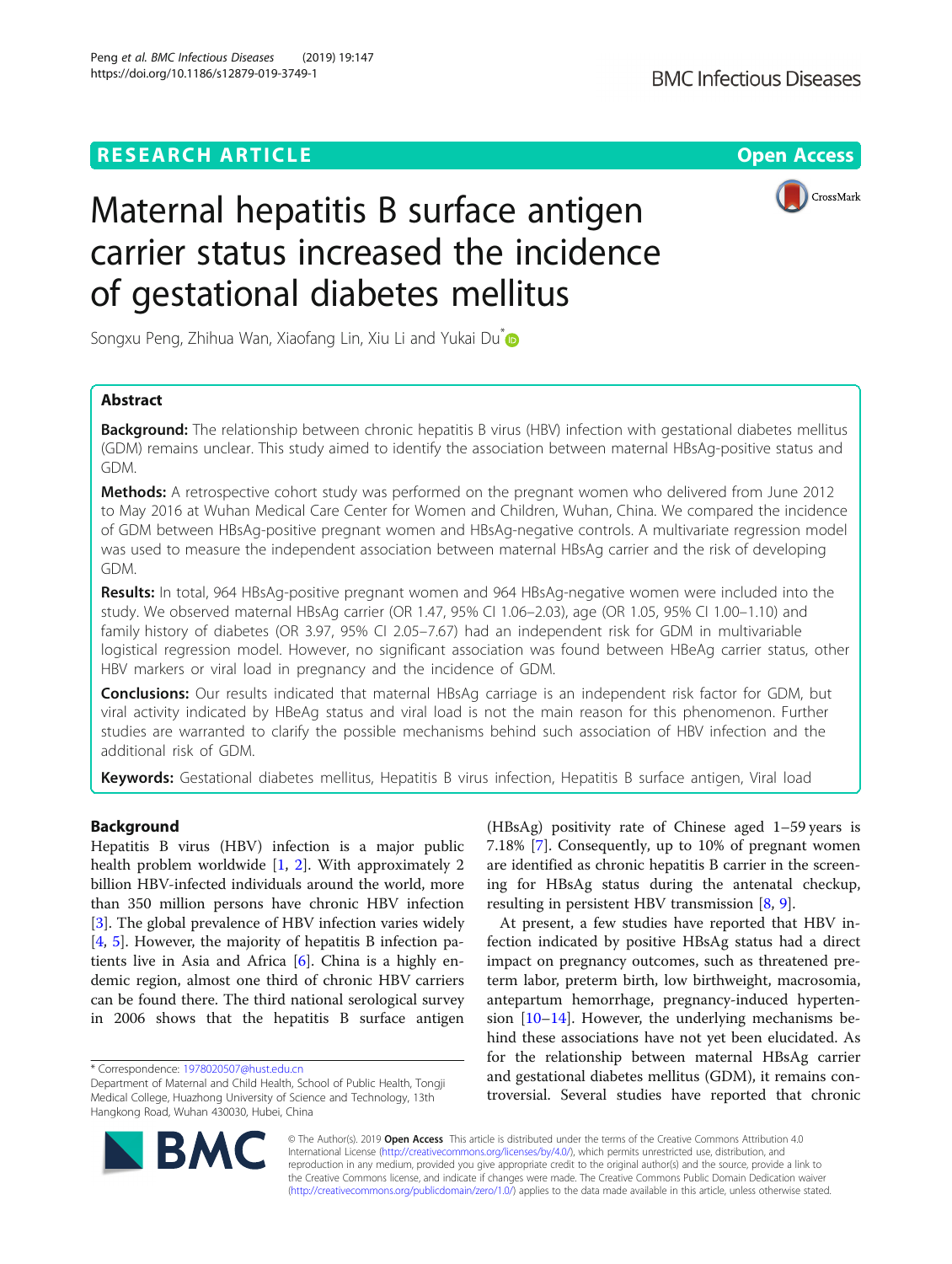hepatitis B infection increased the risk of developing GDM [[11,](#page-5-0) [15](#page-5-0)–[17\]](#page-5-0), and this result was confirmed by a latest study conducted by Lao et al. who performed a case-control study with 214 cases and 204 controls [\[18](#page-5-0)]. However, a meta-analysis by Kong et al. demonstrated that chronic hepatitis B surface antigenemia did not exert an additional risk for GDM in general population except Iranian [\[19](#page-5-0)]. Additionally, there are few studies that examined the effects of HBeAg status and maternal viral load in pregnancy on the development of GDM. In 2010, the new diagnostic criterion of GDM had been proposed due to associations between maternal hyperglycemia and adverse pregnancy outcomes [[20](#page-5-0)]. Considering the high prevalence of chronic hepatitis B infection among pregnant women in China, it is extremely crucial to clarify whether or not HBsAg carrier status is associated with the risk of GDM.

Based on above, the objective of our study is not only to identify the correlation between HBsAg carrier and GDM, but also explore whether HBeAg status and maternal viral load in the third trimester are associated with an increased risk of GDM among HBsAg-positive pregnant women.

# Methods

#### Study population

In the present study, the two groups of pregnant women including HBsAg-positive and HBsAg-negative mothers were recruited. HBsAg-positive pregnant women were from a pre-conception cohort in Wuhan which was designed to study the risk factors of HBV maternal-fetal transmission. HBsAg-positive pregnant women older than 20 who delivered from June 2012 to May 2016 were invited to participate in the cohort at Wuhan Medical Care Center for Women and Children, Wuhan, China. All HBsAg-positive women with singleton pregnancy and the complete results of oral glucose tolerance test (OGTT), who did not have current and previous medical complications (including HCV, HIV and Treponema pallidum infection), were assigned to HBsAg-positive group. A total of 964 HBsAg-positive women were eligible for the study (Fig. 1). Using the same criteria mentioned, the subjects of HBsAg-negative group were randomly chosen from electronic databases during the study period.

The present study was approved by the Institutional Review Board of Tongji Medical College, Huazhong University of Science and Technology. The written informed consent of all subjects had been obtained before participating the study.

## Data collection and samples collection

The clinical records of the two groups were retrieved for data extraction. The demographic information, including age, height, prenatal weight, parity, history of abortion, ABO blood type, family history of diabetes, and OGTT results were obtained from clinical records. We adopted the IADPSG criterion to diagnose GDM, that is, the pregnant women were diagnosed with GDM during 24th -28th weeks of gestation when their OGTT results exceeded the following glucose values: fasting plasma glucose level > 5.1 mmol/L and/or 1-h plasma glucose level > 10 mmol/L and/or 2-h plasma glucose level > 8.5 mmol/L.

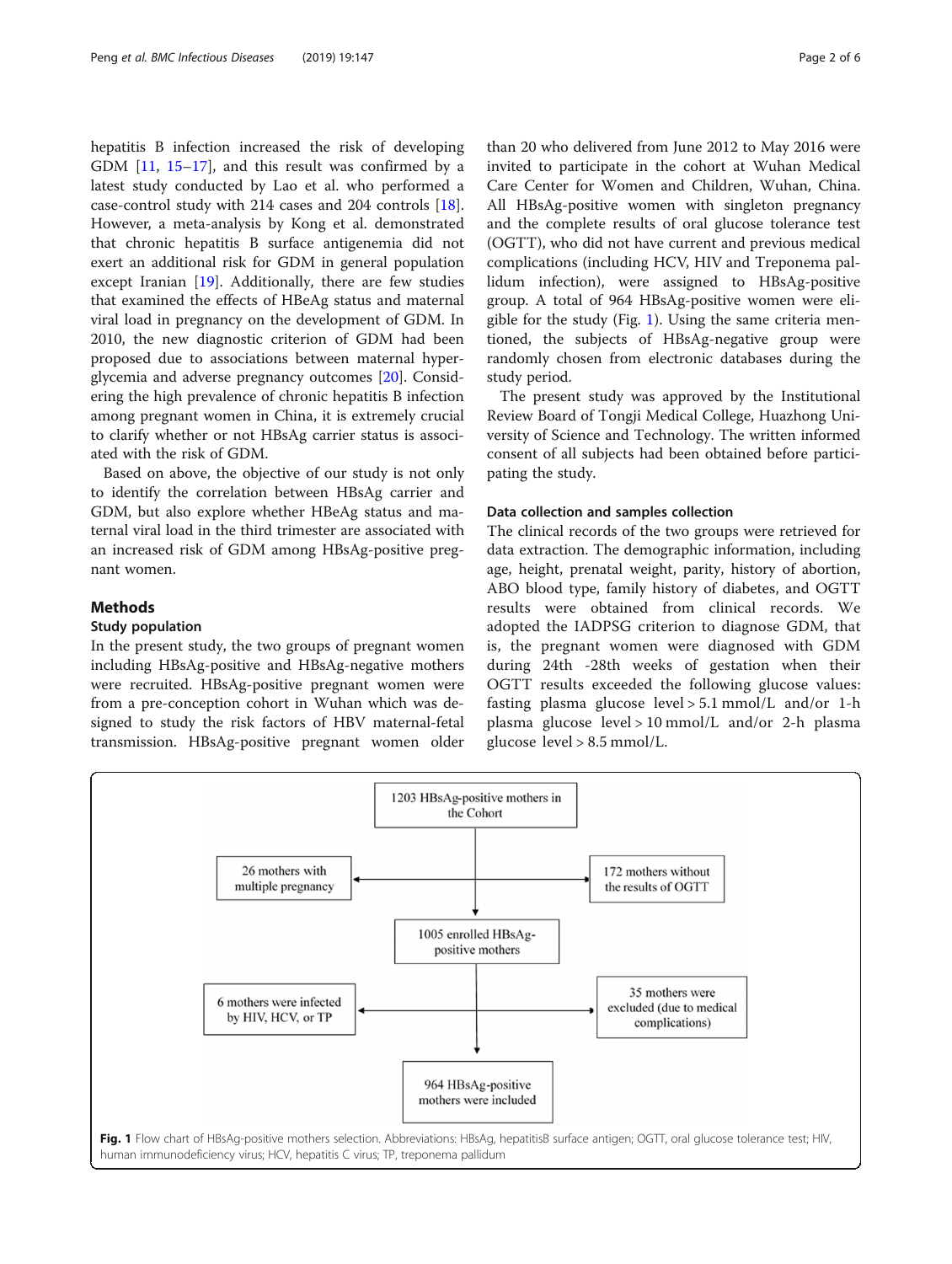For all HBsAg-positive women, a venous blood sample had been collected in the third trimester once informed consent had been obtained. Blood samples were used to examine anti-HBsAg, HBeAg, anti-HBeAg, anti-HBcAg status and maternal viral load. Serum HBV markers were tested by enzyme-linked immune sorbent assay (Kehua Biotechnology, Shanghai, China). The hepatitis B viral load was quantified by fluorescence quantitative polymerase chain reaction (FQ-PCR) (Da'an Gene Co. Ltd., Sun Yat-Sen University, Guangdong, China). All procedures were performed strictly following the manufacturer's instructions.

## Statistical analysis

In univariate analyses, continuous variables were analyzed by Student's t-tests and categorical data were compared by chi-square tests. Stratified analyses were used to identify confounders and effect modifiers, and the Breslow-Day test was used to assess the homogeneity of the odds ratios (ORs) for HBsAg carriage across each stratum of risk factors. Odds ratios and 95% confidence intervals (CIs) were estimated using multivariable logistical regression to measure the association between maternal HBsAg status and GDM. The variables were chosen according to their statistical and clinical relevance. The stepwise (Wald) method was used in the multivariate logistic regression analysis. Statistical significance was assessed at the 5% level (two-tail test). All analyses were performed using SPSS software version 18.0 (SPSS, Chicago, IL, USA).

# Results

A total of 964 HBsAg-positive women and 964 HBsAg-negative women, according with the inclusion criteria, were enrolled during June 2012 to May 2016. In this study, the highest proportion of missing data is 4.8% for prenatal BMI, and the missing proportion of age, prenatal weight, height, parity, ABO type, history of abortion and family history of diabetes were 0.6, 4.2, 2.8, 0.5, 1.5, 2.4 and 3.7%, respectively. Because the missing rates are small, we did not perform an additional process for the missing data. The maternal characteristics of the study population and the incidence of GDM are presented in Table 1. Compared with HBsAg-negative mothers, HBsAg-positive women had a significantly higher age, proportion of multiparas and history of abortion. But there was no significant difference in prenatal weight, height, or calculated body mass index (BMI) between mothers in HBsAg-positive group and those in HBsAg-negative group. Neither the distribution of ABO blood types nor family history of diabetes showed statistical difference in the two groups.

The present study found that HBsAg carriers were more likely to suffer from GDM as compared to

| <b>Table 1</b> Maternal characteristics and incidence of GDM with |  |
|-------------------------------------------------------------------|--|
| respect to maternal HBsAg status                                  |  |

| Characteristics                             | HBsAg status      |                   | $P$ -value |
|---------------------------------------------|-------------------|-------------------|------------|
|                                             | Positive (964)    | Negative (964)    |            |
| Age (years)                                 | $29.17 \pm 4.02$  | $28.26 \pm 3.25$  | < 0.001    |
| Age $\geq$ 35 years (%) <sup>a</sup>        | 11.5              | 5.0               | < 0.001    |
| Prenatal weight (kg)                        | $70.56 \pm 9.31$  | $70.29 \pm 10.14$ | 0.587      |
| Height (cm)                                 | $161.40 \pm 4.60$ | $161.24 + 4.69$   | 0.488      |
| Prenatal BMI (kg/m <sup>2</sup> )           | $27.08 \pm 3.35$  | $27.01 \pm 3.59$  | 0.710      |
| BMI ≥ 28 kg/m <sup>2</sup> (%) <sup>a</sup> | 31.1              | 29.9              | 0.570      |
| Multiparas (%) <sup>a</sup>                 | 20.0              | 13.8              | 0.001      |
| ABO type $(\%)$ <sup>a</sup>                |                   |                   | 0.624      |
| A                                           | 32.7              | 32.5              |            |
| B                                           | 26.0              | 27.8              |            |
| $\bigcirc$                                  | 32.3              | 30.0              |            |
| AB                                          | 9.0               | 9.7               |            |
| History of abortion $(\%)$ <sup>a</sup>     | 41.3              | 34.4              | 0.003      |
| Family history of diabetes (%) <sup>a</sup> | 2.7               | 3.2               | 0.553      |
| GDM $(\%)$ <sup>a</sup>                     | 16.5              | 10.5              | $<$ 0.001  |

Abbreviation: BMI Body mass index, GDM Gestational diabetes mellitus <sup>a</sup>Chi-square test for categorical variables

HBsAg-negative women (16.5% vs 10.5%,  $P < 0.001$ , Table 1). To determine the interactions between each of known factors affecting the development of GDM and maternal HBsAg status, stratified analyses by HBsAg status were performed according to each of these factors, i.e. age  $\geq$  or < 35 years, nullipara or multipara, the presence or absence of family history of diabetes, with or without history of abortion. As shown in Table [2](#page-3-0), positive HBsAg status was associated with an increased risk of GDM in women aged < 35 years, having no family history of diabetes, with an odds ratio of 1.60(95% CI 1.19– 2.15) and 1.73(95% CI 1.27–2.23), respectively. Regardless of the parity and the status of history of abortion, positive HBsAg status exerted an additional risk for GDM and the differences reached statistical significance. However, when we used the Breslow-Day test to assess the homogeneity of the ORs for HBsAg carriage across each stratum of risk factors, no significant difference was seen in these stratification factors.

In univariate analyses, age and HBsAg carriage were associated with the increased incidence of GDM, with an OR value of 1.08(95% CI 1.04–1.11) and 1.67(95% CI 1.27–2.23), respectively. Family history of diabetes (OR 4.60, 95% CI 2.60–8.14) and history of abortion (OR 1.38, 95% CI 1.05–1.81) increased the incidence of GDM. But there was no significant difference in terms of parity and prenatal BMI between the mothers with GDM and those without. To determine whether HBsAg carriage was an independent risk factor for GDM, multivariable logistic regression analysis was performed,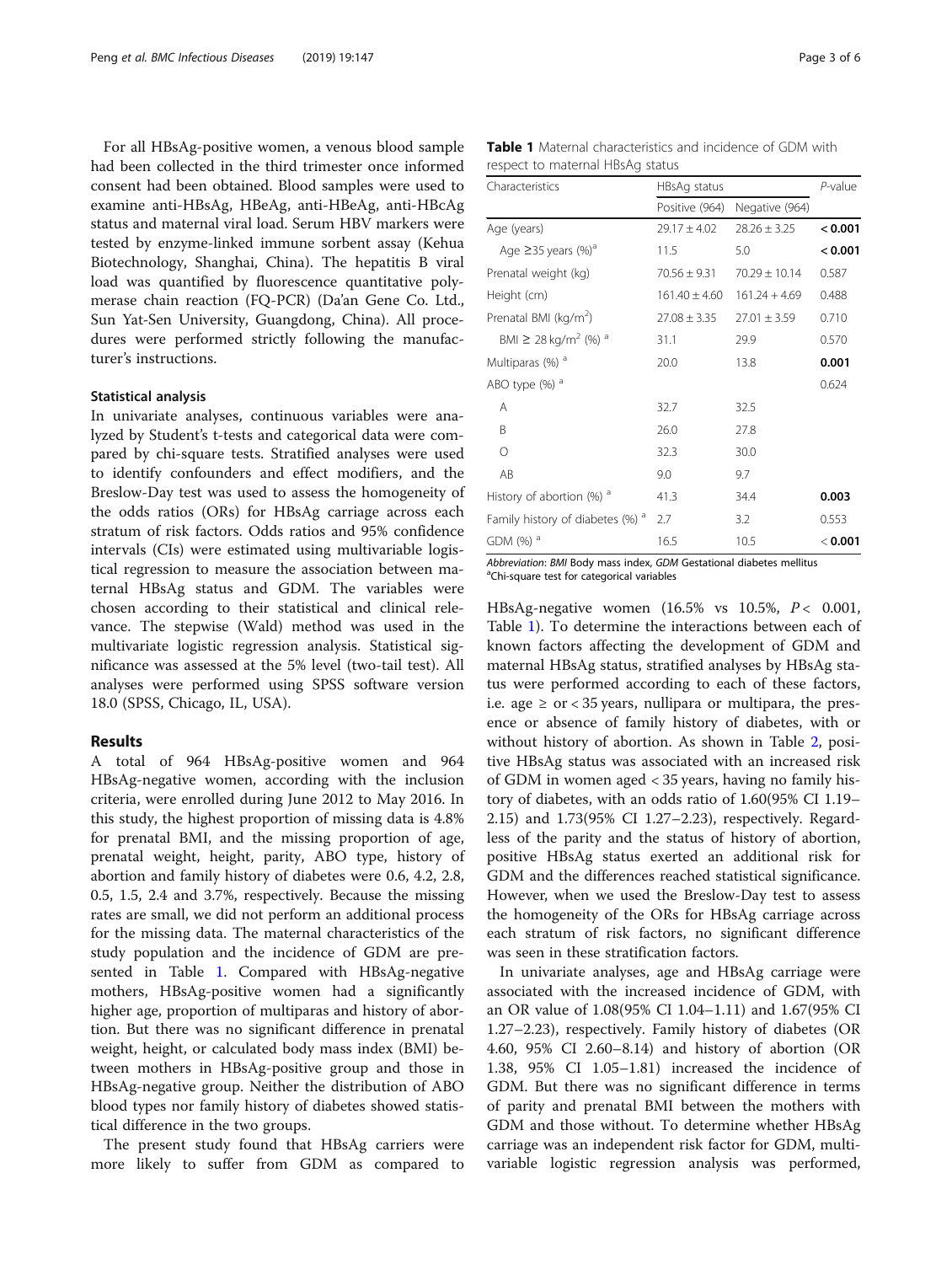<span id="page-3-0"></span>Table 2 Incidence of GDM with respect to HBsAg status in pregnant women, stratified by risk factors

| Factors                       | GDM (%)  |        | $P$ -value | <b>OR</b> | 95% CI        | $P$ -Value <sup>a</sup> |
|-------------------------------|----------|--------|------------|-----------|---------------|-------------------------|
|                               | $HBSAq+$ | HBsAg- |            |           |               |                         |
| Age $<$ 35 years              | 15.5     | 10.3   | 0.002      | 1.60      | $1.19 - 2.15$ | 0.758                   |
| Age $\geq$ 35 years           | 24.3     | 14.6   | 0.198      | 1.88      | $0.71 - 4.94$ |                         |
| Nullipara                     | 15.4     | 10.8   | 0.009      | 1.51      | $1.11 - 2.05$ | 0.125                   |
| Multipara                     | 21.4     | 8.8    | 0.005      | 2.80      | $1.34 - 5.84$ |                         |
| Family history of diabetes    | 46.2     | 34.6   | 0.397      | 1.62      | $0.53 - 4.95$ | 0.911                   |
| No family history of diabetes | 15.7     | 9.7    | < 0.001    | 1.73      | $1.27 - 2.23$ |                         |
| History of abortion           | 18.8     | 12.8   | 0.035      | 1.59      | $1.03 - 2.44$ | 0.811                   |
| No history of abortion        | 14.8     | 9.3    | 0.005      | 1.70      | $1.17 - 2.47$ |                         |

Abbreviation: GDM Gestational diabetes mellitus, OR Odds ratio, CI Confidence interval <sup>a</sup>

<sup>a</sup>P-values for interaction effect between each risk factor and HBsAg status on GDM

adjusting for the confounding effects of other factors that were also found to be significantly different between the two groups (age, parity, history of abortion) or considered as classical risk factors of GDM in previous study (prenatal BMI, family history of diabetes). Age, prenatal BMI, parity as continuous variables and history of abortion, family history of diabetes as categorical variables were included in the multivariable logistic regression analysis. After adjustment for these associated covariates, a significant association of maternal HBsAg carriage with the increased risk of GDM was observed (OR 1.47, 95% CI 1.06–2.03) (Table 3). Simultaneously, significant associations between age as well as family history of diabetes and the increased risk of GDM were detected. However, there was no significant association between the risk for GDM and other factors including prenatal BMI, parity, history of abortion.

In the multivariable logistic regression analysis, the association between HBsAg carriage and the risk of GDM remained significant after adjustment for other covariates. Further analysis was performed to explore whether other HBV markers and maternal viral load were associated with the risk of GDM among HBsAg-positive pregnant women. As a result, no significant relationship was observed between HBeAg status and incidence of GDM among HBsAg carriers (data shown in Additional file [1](#page-4-0): Tables S1). Similarly, the various antibodies to HBsAg, HBeAg, HBcAg, did not show any significant association with the incidence of GDM. Among HBsAg-positive pregnant women, the distribution of viral load in third trimester were not significantly different in women with and without GDM.

# **Discussion**

Our study found an independent effect of maternal HBsAg carriage on GDM, and noted pregnant women with HBV infection had an increased risk of GDM, confirming the findings of a previous study [[15](#page-5-0)]. When maternal age was taken into account, maternal HBV infection increased the risk of GDM in the mothers younger than 35 years of age, similar to that exerted on pregnant women without family history of diabetes. When parity or history of abortion was examined, HBsAg carriage increased the risk of GDM in nulliparous or multiparous women, and similar results could be obtained in the women with or without history of abortion. Despite of no significant difference in Breslow-Day test, it can be speculated that there were interactions between maternal HBsAg carriage and other maternal factors, which resulted in various risk for GDM in pregnant women. The results of this study showed that the risk of GDM heightened with the increase of age. Additionally, our study also indicated that the incidence of GDM

**Table 3** Univariate and multivariate logistic regression analyses of factors related to GDM

| Variable                   | Univariate          |            | Multivariate        |            |
|----------------------------|---------------------|------------|---------------------|------------|
|                            | OR (95% CI)         | $P$ -value | OR (95% CI)         | $P$ -value |
| Age                        | $1.08(1.04 - 1.11)$ | < 0.001    | $1.05(1.00 - 1.10)$ | 0.044      |
| Prenatal BMI               | $1.02(0.97 - 1.06)$ | 0.448      | $1.00(0.96 - 1.05)$ | 0.948      |
| Parity                     | 1.30 (0.93-1.82)    | 0.122      | $1.08(0.71 - 1.65)$ | 0.717      |
| HBsAg                      | 1.67 (1.27-2.23)    | < 0.001    | 1.47 (1.06–2.03)    | 0.021      |
| Family history of diabetes | $4.60(2.60 - 8.14)$ | 0.001      | $3.97(2.05 - 7.67)$ | < 0.001    |
| History of abortion        | 1.38 (1.05–1.81)    | 0.019      | $1.27(0.91 - 1.76)$ | 0.159      |

Abbreviation: OR Odds ratio, CI Confidence interval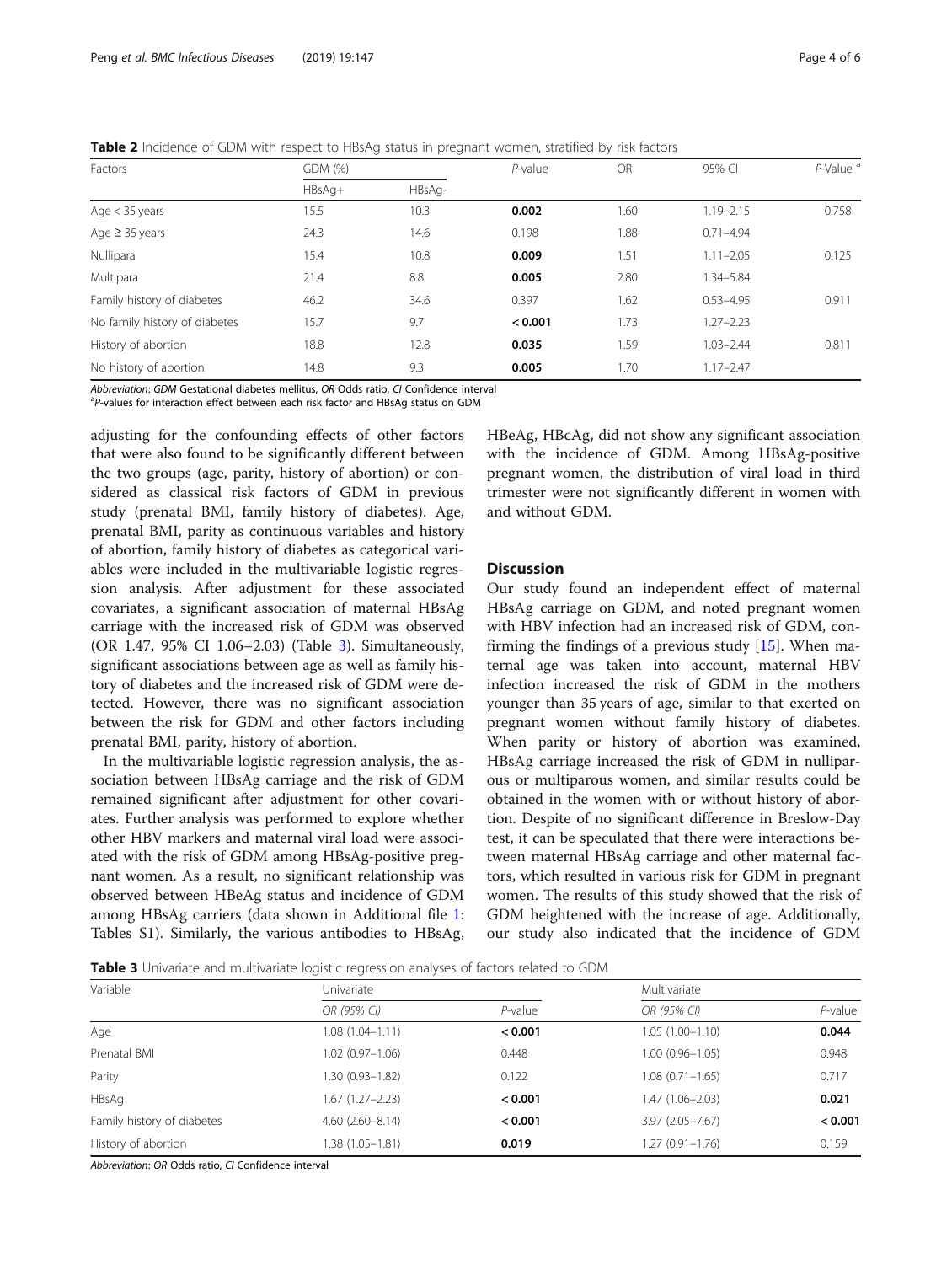<span id="page-4-0"></span>increased in the pregnancy women with higher age or family history of diabetes, implying that increasing age and genetic factor were the important contributors to the development of GDM [[21](#page-5-0)].

In the few published studies regarding the effects of HBV infection on pregnancy outcomes, some reported a positive association between HBV infection and the risk of GDM [[11](#page-5-0), [15](#page-5-0)–[18](#page-5-0)]. Among them, several retrospective studies done by Lao et al. suggested HBsAg carrier was significantly associated with gestational diabetes mellitus [[15](#page-5-0), [16](#page-5-0)]. Our present study demonstrated HBsAg-positive pregnant women were more likely to suffer from GDM (OR 1.43, 95%CI 1.01–2.02) compared with HBsAgnegative mothers. However, this result was contradicted by many others, which supported the hypothesis that women with HBV infection did not have extra risk for GDM [\[12](#page-5-0)–[14](#page-5-0), [22](#page-5-0)]. This inconsistent result could be related to ethnic difference. Because the prevalence of HBV infection and genetic background differ in various ethnic groups [[23](#page-5-0), [24\]](#page-5-0). This may affect the actual association of HBsAg carriage and the risk of GDM. Additionally, the present study adopted the IADPSG criterion, and then more pregnant women were diagnosed with GDM.

Although some researchers noticed the correlation between HBV infection and GDM, and attempted to clarify the intrinsic links, the potential mechanism for this association is unclear. In addition, as shown in our study, different degree of viral activity indicated by HBeAg status and viral load in pregnancy could not explain the higher risk of GDM in HBV-infected women. Several previous reviews and reports established that the pathogenesis of GDM was related to insulin resistance associated with the chronic inflammatory state [\[25](#page-5-0), [26](#page-5-0)]. In addition to the effects of the pregnancy itself, the factors involved in the inflammatory state were elevated levels of pro-inflammatory cytokines such as IL-2, IL-6, IL-10, and tumor necrosis factor-alpha (TNF-a), which can be accounted for by chronic HBV infection [[27\]](#page-5-0). Second, some patients with HBV infection developed into liver fibrosis or cirrhosis, which has been identified as a cause of insulin resistance and glucose intolerance [\[28](#page-5-0)]. Third possible mechanism is the increased iron status caused by chronic HBV infection facilitates the development of GDM [[16\]](#page-5-0). The main reason is that excess iron can affect insulin synthesis and secretion, facilitate oxidation of lipids and liver mediated insulin resistance [\[29,](#page-5-0) [30\]](#page-5-0).

The strengths of the present study include the large number of subjects and the use of multivariable logistic regression analysis for adjusting potential confounding variables. Additionally, this study comprehensively explore the associations between HBV markers, viral load in pregnancy and GDM despite no statistically significant difference presented. However, the limitations of our study is also unavoidable. The first and most obvious limitation is that our study is a retrospective study that proved a positive correlation between HBsAg carrierage and GDM. But its capability of etiological inferences is limited. Therefore a large-scale prospective study on this causal relationship is needed. Second, we have only the data of prenatal maternal weight, and the pre-gravid maternal weight was missing in this study. Thereby we could not calculate the BMI before conception despite of its impact on the development of GDM. This might affect the authenticity of our results to a certain extent.

# Conclusion

HBV infection can lightly increase the incidence of GDM and viral activity may not be the main reason generating this phenomenon. In view of unknown pathophysiologic mechanism of GDM and high prevalence of HBV infection in certain regions, further research in this area should obviously be needed to explain our present epidemiological observation.

## Additional file

[Additional file 1:](https://doi.org/10.1186/s12879-019-3749-1) Table S1. The association between HBV markers, maternal viral load and GDM in HBsAg-positive pregnant women. (DOCX 19 kb)

#### Abbreviations

BMI: Body mass index; CI: Confidence interval; GDM: Gestational diabetes mellitus; HBeAg: Hepatitis B envelope antigen; HBsAg: Hepatitis B surface antigen; HBV: Hepatitis B virus; HCV: Hepatitis C virus; HIV: Human immunodeficiency virus; IADPSG: International Association of Diabetes and Pregnancy Study Groups; OGTT: Oral glucose tolerance test; OR: Odds ratio; TP: Treponema pallidum

#### Acknowledgements

We are particularly grateful to subjects of this study. We also acknowledge the staff in Wuhan Women and Children Medical and Healthcare Center, Wuhan, China for their assistance.

## Funding

This work was funded by the National Natural Science Foundation of China, grant number (NSFC-81172678) and (NSFC-81573166). The funding body plays no role in the design of the study and collection, analysis, and interpretation of data and in writing the manuscript.

#### Availability of data and materials

The datasets used and/or analysed during the current study are available from the corresponding author Yukai Du on reasonable request.

#### Authors' contributions

All authors contributed significantly to this work. SP collected the data, did the statistical analysis, and drafted the initial manuscript. ZW and XL helped design the study, collected the data. XL assisted with data collection, revised the manuscript. YD designed the study, directed the statistical analysis, and reviewed the manuscript. All the authors listed have seen and approved the contents of the submitted manuscript. All the authors have agreed to be accountable for all aspects of the work in ensuring that questions related to the accuracy or integrity of any part of the work are appropriately investigated and resolved.

#### Ethics approval and consent to participate

The present study was approved by the Institutional Review Board of Tongji Medical College, Huazhong University of Science and Technology. Written